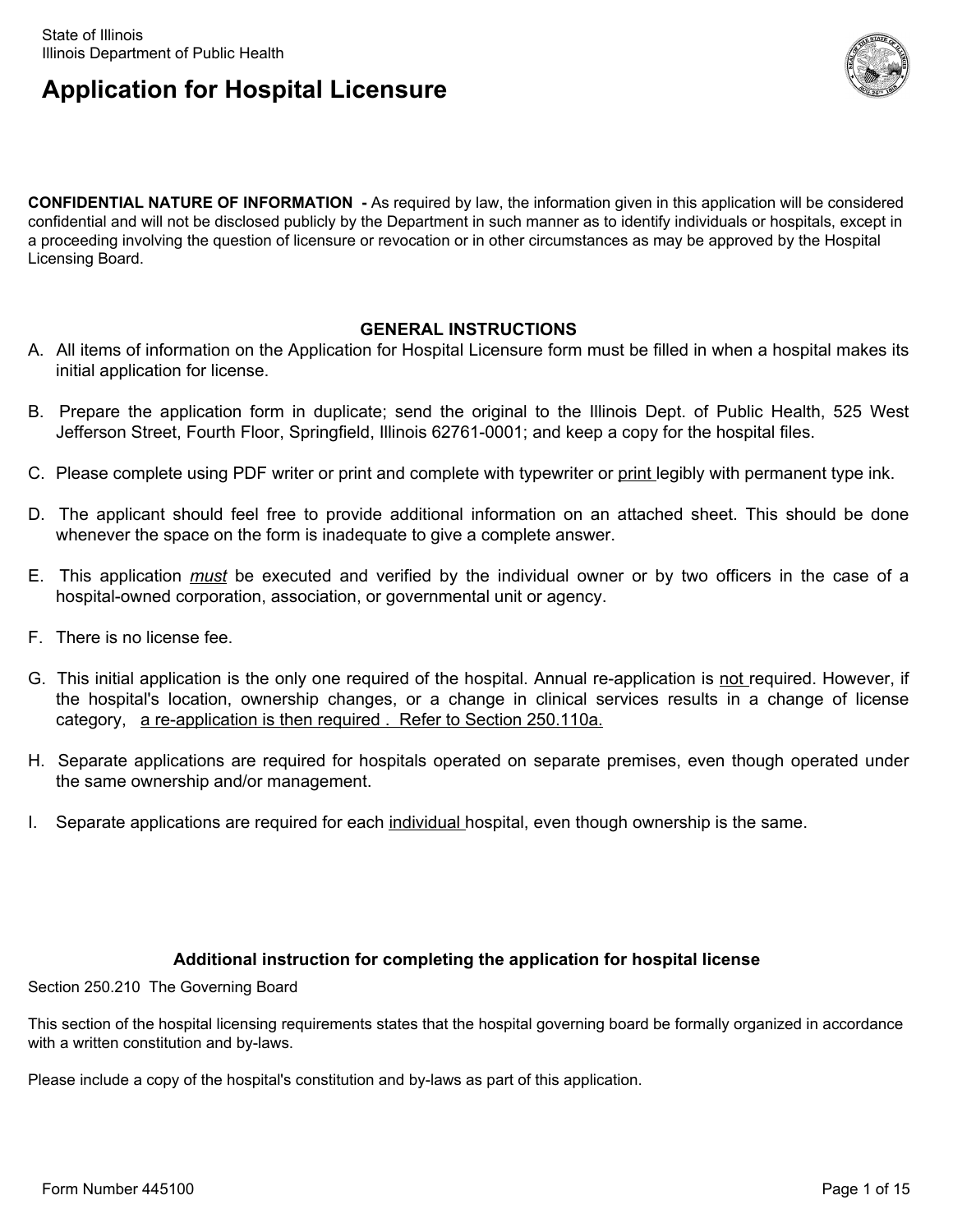

**Definitions**

1. Definition of Hospital. For the purposes of this application, the term hospital means any institution, place, building or agency, public or private, whether organized for profit or not, devoted primarily to the maintenance and operation of facilities for the diagnosis, treatment and/or care of two or more unrelated persons admitted for overnight stay or longer in order to obtain medical, including obstetric, psychiatric and nursing, care of illness, disease, injury, infirmity or deformity. All places where pregnant females are received, cared for or treated during delivery shall be considered to be a hospital within the meaning of this act irrespective of the number of patients received or the duration of their stay. The term hospital includes general and specialized hospitals, tuberculosis sanitaria, and includes maternity homes, lying-in homes and homes for unwed mothers in which care is given during delivery.

2. Bed complement. Give the present number of beds actually set up for in-patient care, including children's cribs. (Exclude bassinets in maternity department nurseries, but count those in pediatric departments and in premature nurseries if not located in the maternity department. Exclude labor and recovery beds.)

3. Bed capacity. Based only on space designed as patient rooms, whether or not beds are installed; compute the "normal" bed count on the basis of a minimum of 100 square feet of floor area per bed in private rooms, 80 square feet per bed in semi-private and ward rooms, 50 square feet per pediatric crib or bed, 30 square feet per bassinet in pediatric departments. There shall be a minimum of 30 square feet of floor area for each bassinet and three feet between bassinets in a nursery. In Special Care and Observation Nurseries, the floor area per bassinet shall be determined by the program but not be less than 40 square feet. The should be 80 to 100 square feet of space fo each infant cared for in the Level III or Intensive Care area.

4. Emergency capacity. Number of beds that can reasonably be added to the bed complement in periods of unusually high occupancy.

STATUTORY PURPOSE AS OUTLINED UNDER I.R.S. Chap. 111 1/2, Secs. 142 to 157. DISCLOSURE OF THIS INFORMATION IS MANDATORY. THIS FORMS HAS BEEN APPROVED BY THE FORMS MANAGEMENT CENTER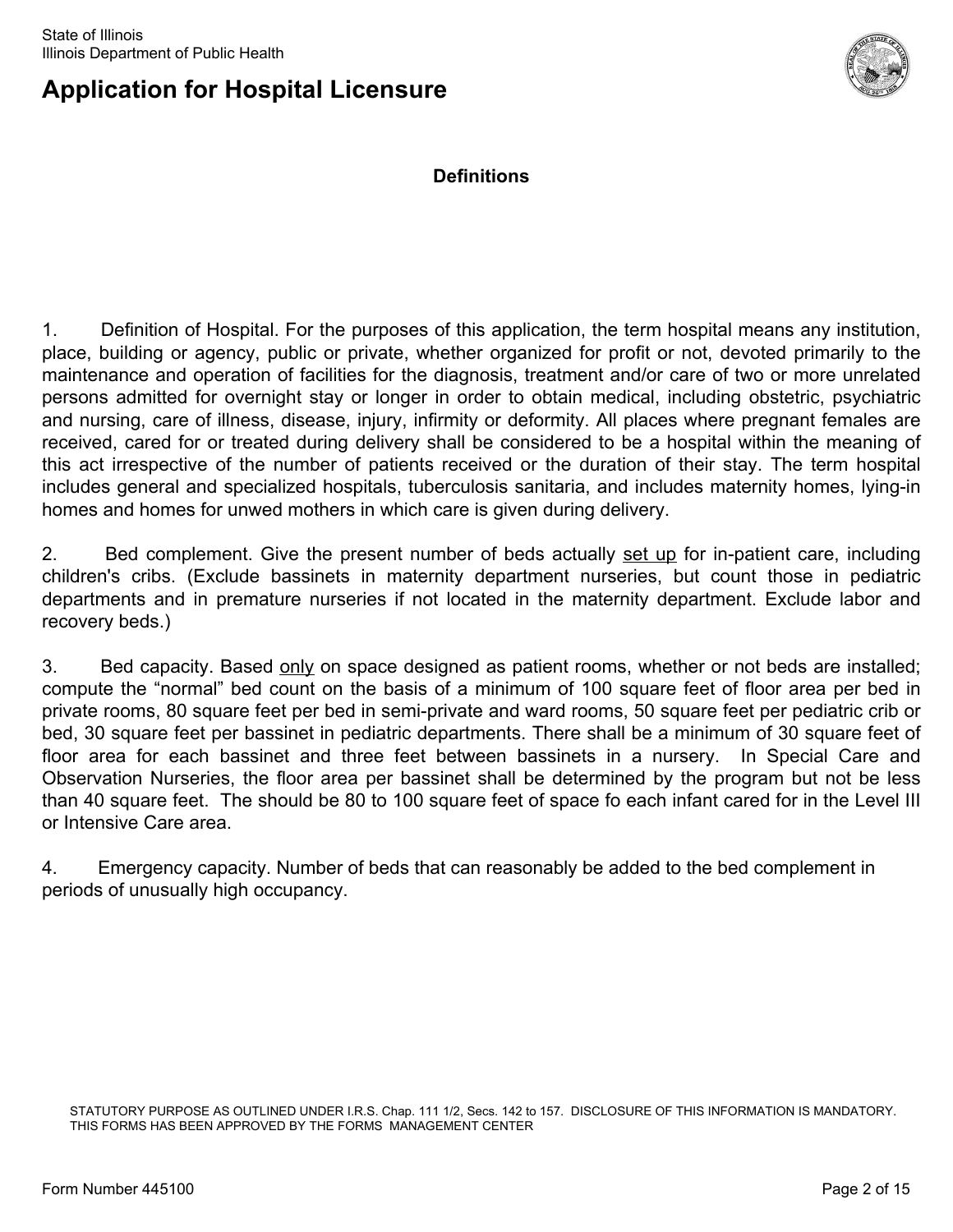

DEPARTMENT USE ONLY

Hospital ID Number

In accordance with requirements of the Hospital Licensing Act (III.Rev.Stat. 1961, Chap 111 1/2, Secs. 142-157) and the regulations issued pursuant thereto, application is hereby made for a license to establish, conduct and/or maintain a hospital.

#### **I. NAME AND LOCATION OF HOSPITAL**

| Exact legal name                                        |                                                                                                                     |                                                                                                                                                                                                                                |                                                                   |                                         |
|---------------------------------------------------------|---------------------------------------------------------------------------------------------------------------------|--------------------------------------------------------------------------------------------------------------------------------------------------------------------------------------------------------------------------------|-------------------------------------------------------------------|-----------------------------------------|
| Street and number                                       |                                                                                                                     |                                                                                                                                                                                                                                |                                                                   |                                         |
| City                                                    |                                                                                                                     | <u> 1980 - Johann Barbara, martxa alemaniar amerikan basar da a</u>                                                                                                                                                            | Zip Code                                                          |                                         |
| Township                                                | Is the hospital located outside the corporate limits of the city?                                                   | County                                                                                                                                                                                                                         | <u> 1989 - Andrea Station, amerikansk politik (</u><br>$\Box$ Yes | <b>No</b>                               |
| Main phone number for public use                        |                                                                                                                     | the control of the control of the control of the control of the control of                                                                                                                                                     |                                                                   |                                         |
| Administration phone number for IDPH use                |                                                                                                                     | the control of the control of the control of the control of the control of                                                                                                                                                     |                                                                   |                                         |
| Administration fax number for IDPH use                  |                                                                                                                     |                                                                                                                                                                                                                                |                                                                   |                                         |
| Type of control (check one only)<br><b>GOVERNMENTAL</b> | II. OWNERSHIP AND ADMINISTRATION                                                                                    |                                                                                                                                                                                                                                |                                                                   |                                         |
| $\cup$ Federal<br>$\cup$ City                           | $\cup$ State<br>$\bigcirc$ Hospital district<br>NOT FOR PROFIT CORPORATION                                          | County<br>Sanitarium district                                                                                                                                                                                                  | Township                                                          |                                         |
| <b>PROPRIETARY</b>                                      | Church operated or affiliated                                                                                       | Other non-profit                                                                                                                                                                                                               |                                                                   |                                         |
| $\bigcirc$ Individual                                   | $\bigcirc$ Partnership                                                                                              | Corporation                                                                                                                                                                                                                    |                                                                   |                                         |
|                                                         |                                                                                                                     | OTHER (explain) and the contract of the contract of the contract of the contract of the contract of the contract of the contract of the contract of the contract of the contract of the contract of the contract of the contra |                                                                   |                                         |
|                                                         | Date incorporated under the laws of the State of Illinois                                                           |                                                                                                                                                                                                                                |                                                                   |                                         |
|                                                         |                                                                                                                     |                                                                                                                                                                                                                                | Year Opened                                                       | <u> 1980 - Johann Barbara, martin d</u> |
| Now owned by*                                           | <u> 1989 - Johann Barn, mars eta bainar eta baina eta baina eta baina eta baina eta baina eta baina eta baina e</u> |                                                                                                                                                                                                                                |                                                                   |                                         |
| Operated by*                                            | <u> 1989 - Johann Stoff, Amerikaansk politiker († 1908)</u>                                                         |                                                                                                                                                                                                                                |                                                                   |                                         |

(\*NAME OF AGENCY, ORGANIZATION, ASSOCIATION, CORPORATION, OR INDIVIDUAL)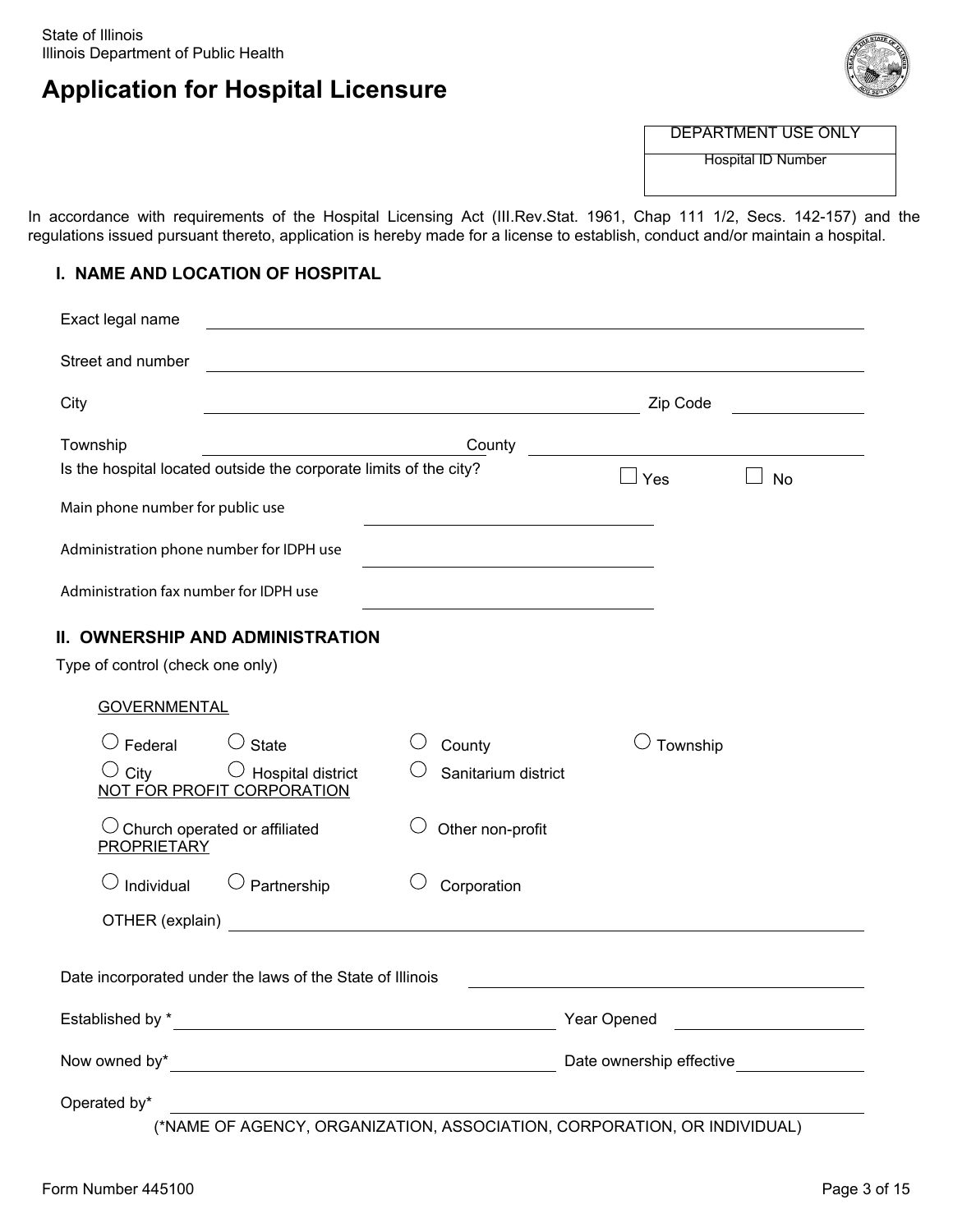### **II. OWNERSHIP AND ADMINISTRATION (continued)**

Official name of governing body

### (e.g. BOARD OF TRUSTEES, BOARD OF DIRECTORS, ETC.)

Officers of the governing body (Governmental and non-profit hospitals list officers of governing body. Proprietary hospitals list names and address of individual owner, partners or officers of corporation.)

| President                                       | Address      |           |
|-------------------------------------------------|--------------|-----------|
| Vice President                                  | Address      |           |
| Secretary                                       | Address      |           |
| Treasurer                                       | Address      |           |
| Person in charge of hospital                    |              |           |
| Name                                            | <b>Title</b> |           |
| Date appointed to this position                 | Full time    | Part time |
| If part time, what other position or employment |              |           |
|                                                 |              |           |

Applicants (who are not individuals or sole proprietorships) provide the name and address of registered agent or person designated to receive service of process in Illinois.

| Name    |       |          |
|---------|-------|----------|
| Address |       |          |
| City    | State | Zip Code |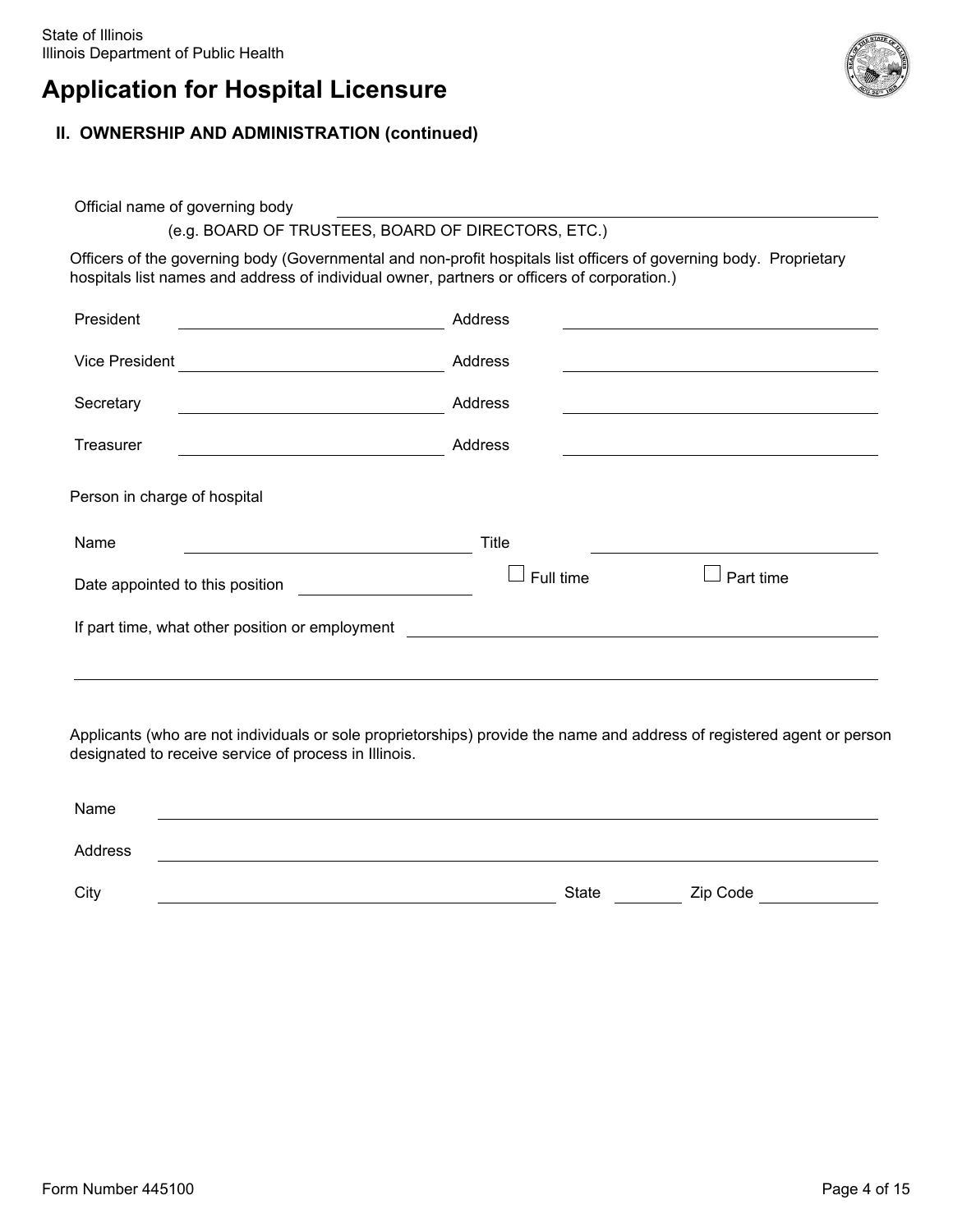### **II. OWNERSHIP AND ADMINISTRATION (continued)**

Number of beds for patients (exclude beds in emergency departments, labor and recover rooms, etc.)

| Extended Care Facilities certified beds (hospital licensed)     |  |
|-----------------------------------------------------------------|--|
| Extended Care Facilities certified beds (nursing home licensed) |  |
|                                                                 |  |

Bed complement (breakdown of total bed complement) by clinical service

|                                   | <b>BEDS</b> |
|-----------------------------------|-------------|
| Internal Medicine                 |             |
| General surgical                  |             |
| Gynecological and obstetrics      |             |
| Intensive care                    |             |
| <b>Acute Mental Illness</b>       |             |
| Neonatal Intensive Care Level II  |             |
| Neonatal Intensive Care Level III |             |
| Pediatrics                        |             |
| Long Term Care                    |             |
| Restorative/Rehabilitation        |             |
| Other                             | Total       |
|                                   |             |

| Number of bassinets in maternity department nurseries                                            |  |
|--------------------------------------------------------------------------------------------------|--|
| Are any patient beds located in rooms below ground level?<br>$\Box$ Yes $\Box$ No How many beds? |  |
| Number of patient care days (exclusive of newborn) rendered in last calendar or fiscal year      |  |
| Number of patients discharged and those who died (exclusive of newborn) in same period           |  |

NUMBER OF BEDS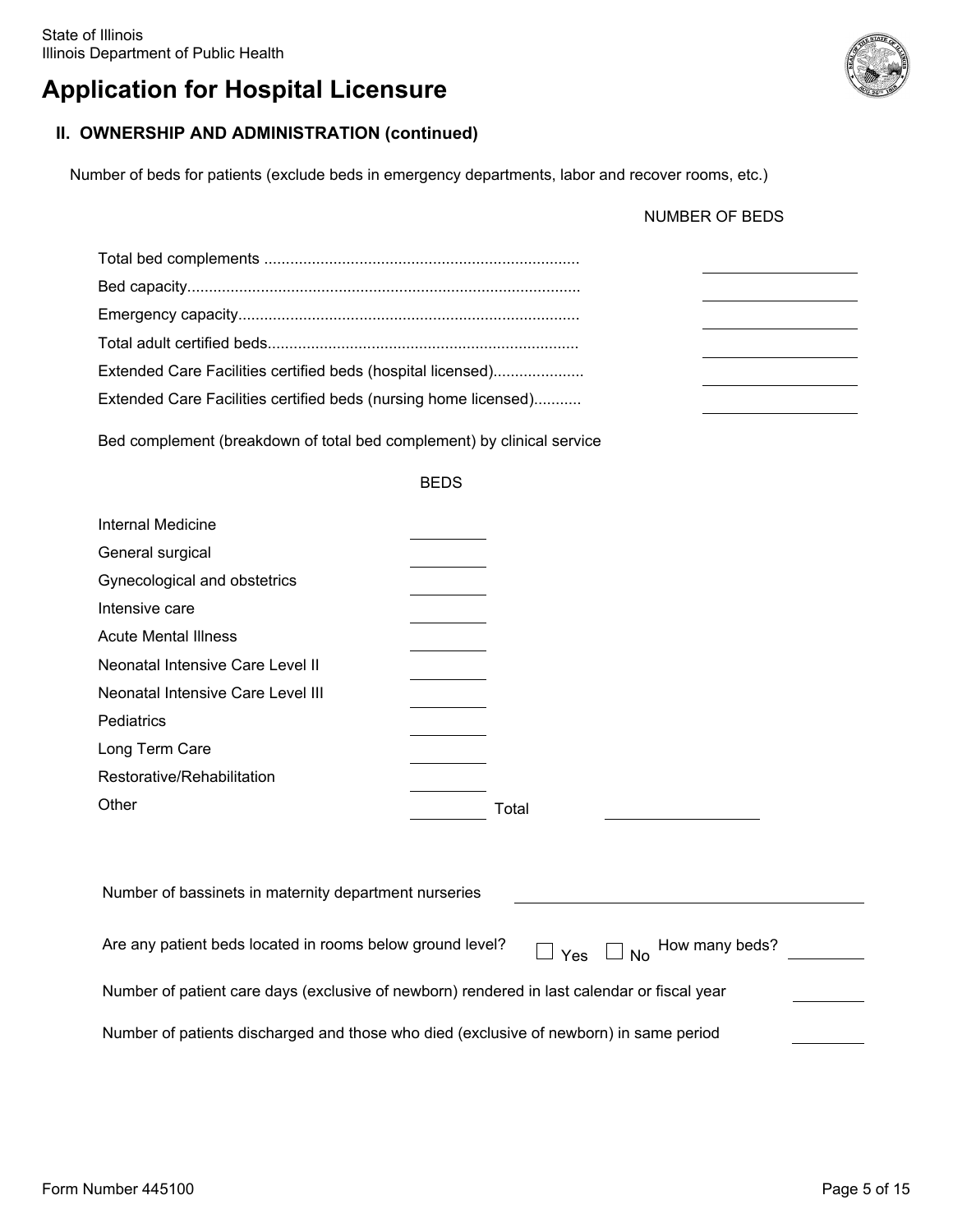### **III. MEDICAL STAFF**

| minutes?                             | Is the medical staff organized with written by-laws, officers, regular meetings, and written                                                        |                                     | $\sqcup$ Yes $\sqcup$ No                          |
|--------------------------------------|-----------------------------------------------------------------------------------------------------------------------------------------------------|-------------------------------------|---------------------------------------------------|
|                                      | Is the medical staff "closed" (i.e. restricted to active staff only) or open?                                                                       |                                     | (i.e. both active and<br>courtesy groups?)        |
|                                      | To what staff group do dentists belong?                                                                                                             |                                     |                                                   |
| Chief of Staff                       |                                                                                                                                                     |                                     | Illinois license no.                              |
| IV. DEPARTMENTS AND SERVICES         |                                                                                                                                                     |                                     |                                                   |
| A. Nursing Department                |                                                                                                                                                     |                                     |                                                   |
|                                      |                                                                                                                                                     |                                     |                                                   |
| Current Illinois registration number | <u> 1989 - Johann Barn, mars and de Brasilian (b. 1989)</u>                                                                                         |                                     |                                                   |
| <b>B. Dietary Department</b>         |                                                                                                                                                     |                                     |                                                   |
|                                      |                                                                                                                                                     | $\Box$ Full Time                    | $\Box$ Part Time                                  |
| Name of person in charge             |                                                                                                                                                     |                                     |                                                   |
| employed?                            | Has the hospital arranged for the service of a consultant dietician if no full -time or part-time dietician is<br>$\Box$ Yes<br>$\Box$<br><b>No</b> |                                     |                                                   |
| <b>C. Radiological Department</b>    |                                                                                                                                                     |                                     |                                                   |
|                                      | Is radiological service provided in the hospital?                                                                                                   | Yes                                 | <b>No</b>                                         |
| Types of service provided            | If not, name hospital, clinic or other facility providing this service                                                                              |                                     |                                                   |
| Diagnostic                           |                                                                                                                                                     |                                     |                                                   |
| Radiographic                         | Yes<br>No                                                                                                                                           |                                     |                                                   |
| Regular                              | No. of radiographis units                                                                                                                           | MA rating of each radiographic unit |                                                   |
| Portable                             | No. of radiographis units <b>Example 20</b> MA rating of each radiographic unit                                                                     |                                     |                                                   |
| Dental                               | No. of radiographis units ______________                                                                                                            |                                     | MA rating of each radiographic unit _____________ |
| Other                                |                                                                                                                                                     |                                     |                                                   |
| Fluoroscopic                         |                                                                                                                                                     |                                     |                                                   |
| Radioactive isotopes                 | Yes<br>No                                                                                                                                           |                                     |                                                   |
| Interventional                       | Yes<br>No                                                                                                                                           |                                     |                                                   |
|                                      | Yes<br><b>No</b>                                                                                                                                    |                                     |                                                   |

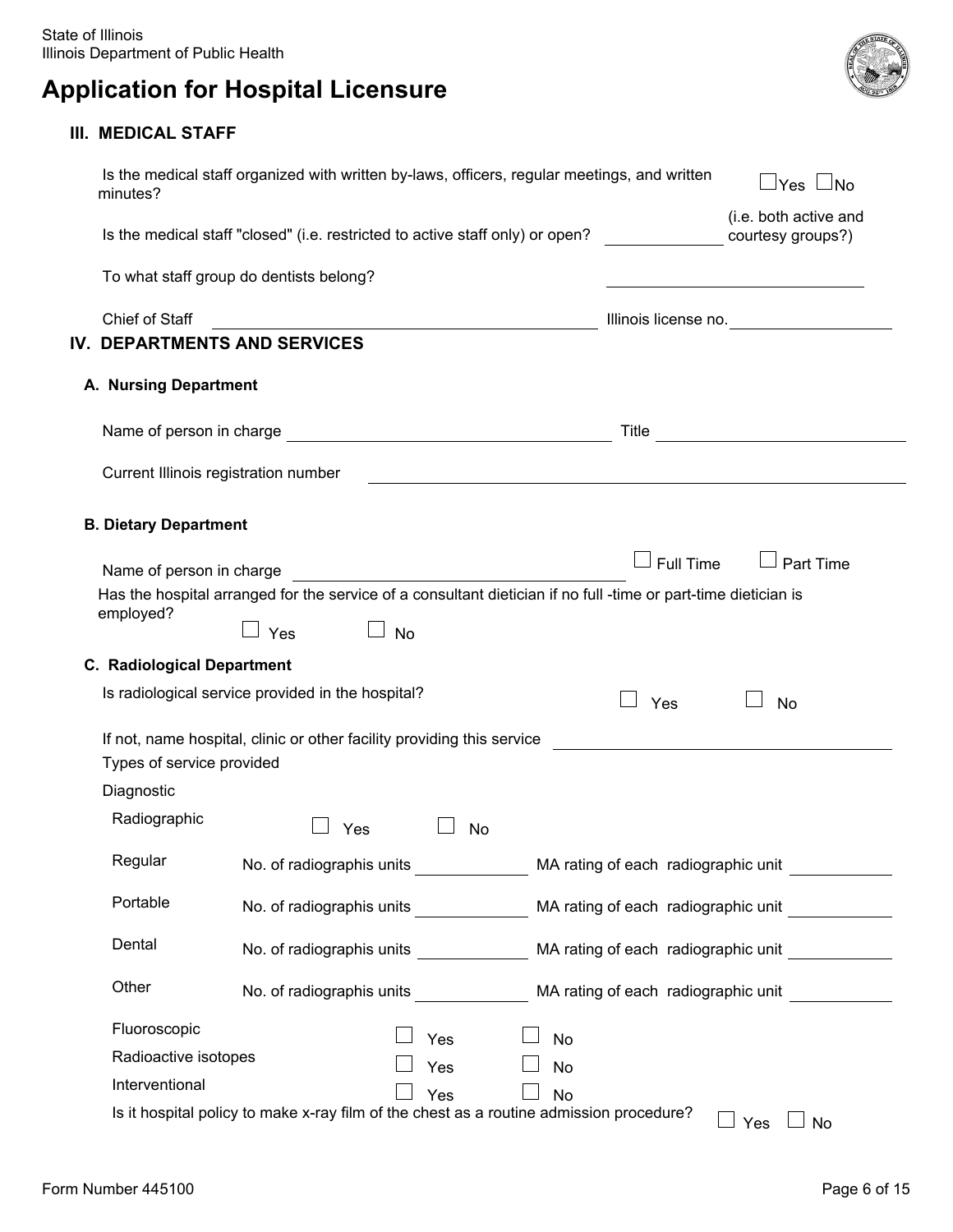

### **IV. DEPARTMENTS AND SERVICES (continued)**

#### **C. Radiological Department (continued)**

| Therapeutic                                                                                                                                                                                               |                                                                                          |                                                                                     |                                        |                                                                                                                                                    |
|-----------------------------------------------------------------------------------------------------------------------------------------------------------------------------------------------------------|------------------------------------------------------------------------------------------|-------------------------------------------------------------------------------------|----------------------------------------|----------------------------------------------------------------------------------------------------------------------------------------------------|
| Deep therapy<br>Intermediate<br>Superficial<br>Radium (radon) therapy<br>Radioactive isotopes<br>Name of physician in charge of service                                                                   | Yes<br>No<br>Yes<br>No<br>Yes<br>No<br>Yes<br><b>No</b><br>Yes<br><b>No</b>              | KVP rating of unit<br>KVP rating of unit<br>KVP rating of unit                      |                                        | <u> 1989 - Johann Barn, mars eta bainar eta bainar eta baina eta baina eta baina eta baina eta baina eta baina e</u>                               |
|                                                                                                                                                                                                           |                                                                                          |                                                                                     |                                        |                                                                                                                                                    |
| Is he/she Board certified?<br>Is he/she (check one)?<br>service supervised by a member of the medical staff?                                                                                              | <b>No</b><br>Yes<br>Full time                                                            | Current Illinois registration number<br>Part time days per week ____ days per month | $\sqcup$ Yes                           | On call<br>If hospital is not served by a full-time radiologist, or regularly visited by a part-time radiologist, is the radiological<br><b>No</b> |
| Name                                                                                                                                                                                                      |                                                                                          |                                                                                     | Illinois license number                |                                                                                                                                                    |
| D. Clinical Laboratory Department                                                                                                                                                                         |                                                                                          |                                                                                     |                                        |                                                                                                                                                    |
| Is laboratory service provided in the hospital?<br>If not, name hospital, clinic or other facility providing this service                                                                                 |                                                                                          | <b>Yes</b>                                                                          | $\vert$ No CLIA#                       |                                                                                                                                                    |
| Check types of services provided                                                                                                                                                                          |                                                                                          |                                                                                     |                                        |                                                                                                                                                    |
| <b>Tissue Pathology</b><br><b>Clinical Pathology</b><br>Radiobioassay<br>Immunohematology<br>Other (specify)                                                                                              | Histocompatibiliy<br>Blood bank<br>Diagnostic Immunology<br><b>Clinical Cytogenetics</b> |                                                                                     | Photography<br>Autopsy<br>Microbiology | Basal metabolism<br>Hematology<br>Chemistry                                                                                                        |
| Name of physician in charge of service                                                                                                                                                                    |                                                                                          |                                                                                     |                                        |                                                                                                                                                    |
| Is he/she Board certified?                                                                                                                                                                                | Yes<br><b>No</b>                                                                         | Illinios license number                                                             |                                        |                                                                                                                                                    |
| Is he/she (check one)?<br>If hospital is not served by a full-time pathologist, or regularly visited by a pathologist, is the clinical laboratory<br>service supervised by a member of the medical staff? | Full time I                                                                              | $\Box$ Part time days per week _____ days per month                                 | Yes                                    | On call<br>No                                                                                                                                      |
| Name                                                                                                                                                                                                      |                                                                                          |                                                                                     |                                        |                                                                                                                                                    |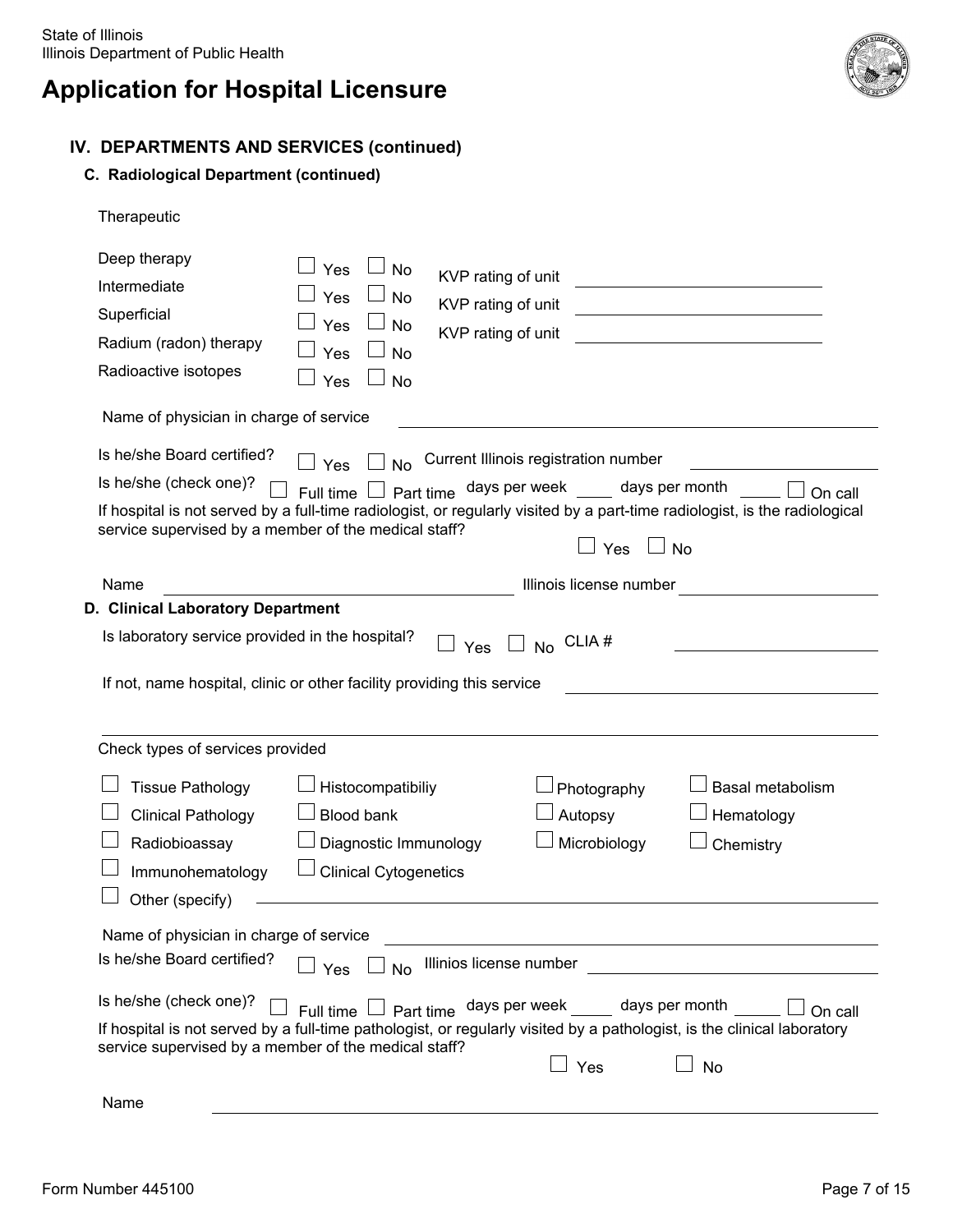

### **IV. DEPARTMENTS AND SERVICES (continued)**

#### **E. Anesthesiology Department**

| Name of physician in charge of service |                                                                     |                                                                                                                   |
|----------------------------------------|---------------------------------------------------------------------|-------------------------------------------------------------------------------------------------------------------|
| Is he/she Board certified?             | Yes<br><b>No</b>                                                    | Illinios license number                                                                                           |
| Is he/she (check one)?                 | Full time $\mathsf{l}$                                              | Part time days per week _____ days per month<br>On call                                                           |
|                                        |                                                                     | If the hospital is not organized under Anesthesia Service, is the anesthesia department supervised by a member of |
| the medical staff:                     |                                                                     |                                                                                                                   |
|                                        | Yes                                                                 | $\Box$ No                                                                                                         |
| Name                                   |                                                                     | Iliniois License number                                                                                           |
| Who usually gives the anesthetic?      | M D.                                                                | Nurse Anesthetist □ Other, specify                                                                                |
|                                        | Is the person who usually gives the anesthetic a hospital employee? | Yes<br><b>No</b>                                                                                                  |
| <b>F. Outpatient Department</b>        |                                                                     |                                                                                                                   |
|                                        | (e.g. STD, cancer, pre-natal, orthopedic etc).                      | If the hospital has an organized out-patient department, please list the organized clinics conducted              |
|                                        |                                                                     | If the hospital has no organzied out-patient department, check types of services provided for out-patients:       |
| Laboratory examinations                |                                                                     | <b>Emergency services</b>                                                                                         |
| x-ray examinations                     |                                                                     | Outpatient surgical services                                                                                      |
| x-ray or radium therapy                |                                                                     | Other                                                                                                             |
| <b>G. Medical Department</b>           |                                                                     |                                                                                                                   |
|                                        | Is there an organized medical department?                           | Yes<br><b>No</b>                                                                                                  |
| Name of physician in charge of service |                                                                     |                                                                                                                   |
| Is he/she Board certified?             | Yes<br><b>No</b>                                                    | Illinios license number                                                                                           |
| Is he/she (check one)?                 | Full time<br>Part time                                              | days per week<br>days per month<br>On call                                                                        |
| H. Surgical Department                 |                                                                     |                                                                                                                   |
|                                        | Is there an organized surgical department?                          | $\sqcup$ Yes<br>$\Box$ No                                                                                         |
| Name of chief surgeon                  |                                                                     |                                                                                                                   |
| Is he/she Board certified?             | Yes<br><b>No</b>                                                    | Illinios license number                                                                                           |
|                                        | Does this person devote full time to surgery?                       | Yes<br><b>No</b>                                                                                                  |
| If no, indicate                        | Part time days per week                                             | days per month<br>On call                                                                                         |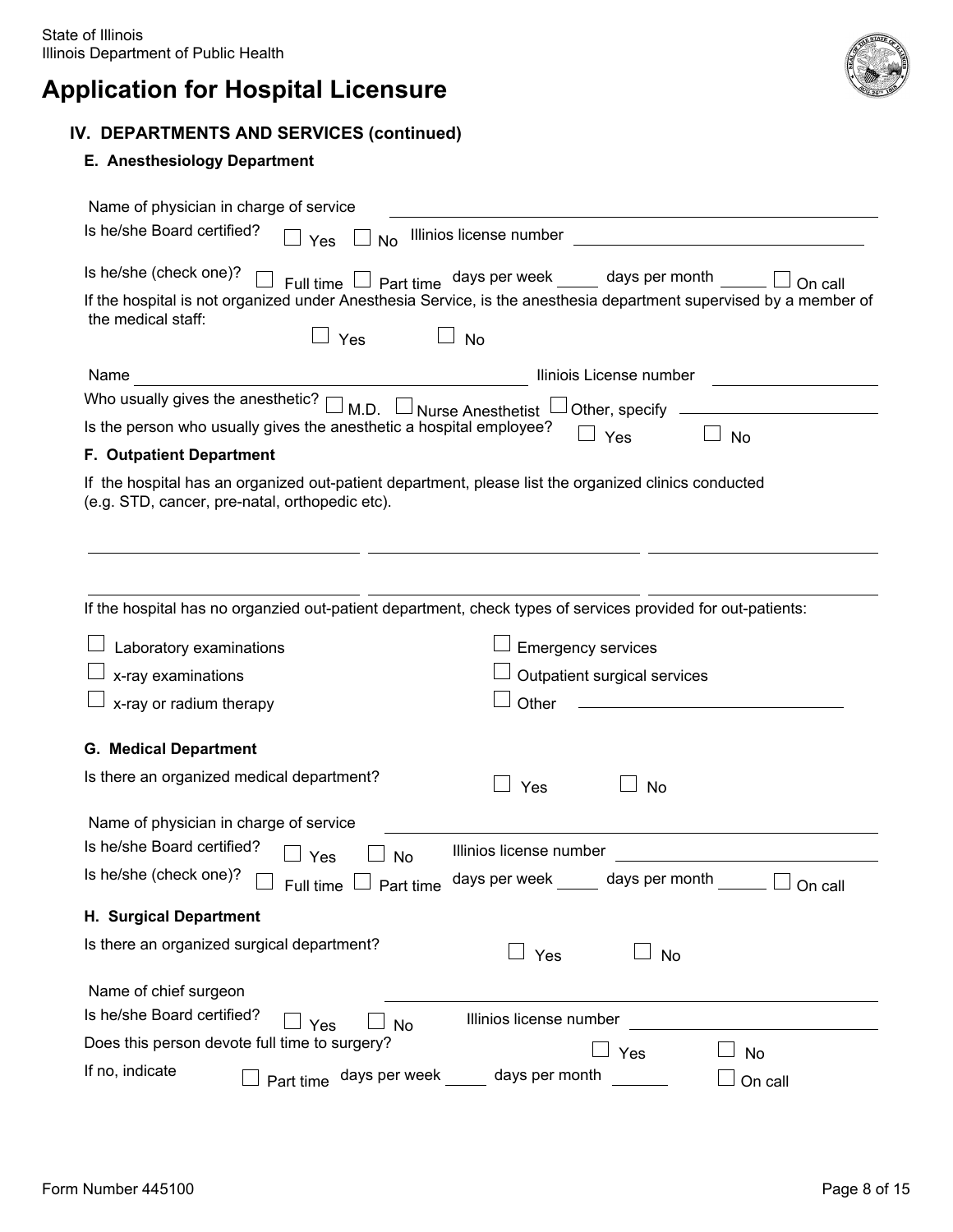| IV. DEPARTMENTS AND SERVICES (continued)                                                                                                                                                                                                                                    |
|-----------------------------------------------------------------------------------------------------------------------------------------------------------------------------------------------------------------------------------------------------------------------------|
| I. Restorative and Rehabilitation Department                                                                                                                                                                                                                                |
| Is there a restoration and rehabilitation department?<br>Yes<br><b>No</b>                                                                                                                                                                                                   |
| Check types of services provided                                                                                                                                                                                                                                            |
| Vocational counseling<br>Physical therapy<br>Dietary<br>Occupational therapy<br>Therapeutic recreation<br>Psychology<br>Social services<br>Speech pathology<br>Other (specify)<br>the control of the control of the control of the control of the control of the control of |
| Name of person in charge of services                                                                                                                                                                                                                                        |
| Professional specialty<br>Illinois License number<br>Is he/she (check one)?[<br>Full time $\Box$ Part time days per week _____ days per month _____<br>On call                                                                                                              |
| J. Pathology Department                                                                                                                                                                                                                                                     |
| Is there an organized pathology department?<br>Yes<br><b>No</b>                                                                                                                                                                                                             |
| Is there a tissue committe of the medical staff?<br>Yes<br>No                                                                                                                                                                                                               |
| Are anatomical pathological services provided in the hospital?<br>Yes<br>No                                                                                                                                                                                                 |
| If not, name hospital, clinic or other facility providing this service                                                                                                                                                                                                      |
| Name of pathologist in charge of services<br><u> 1989 - Johann Barbara, martin amerikan basal da</u>                                                                                                                                                                        |
| Is he/she Board certified?<br>Illinois License number<br><b>No</b><br>Yes<br>Indicate basis of employment:                                                                                                                                                                  |
| Regular part time<br>Full time<br>Regular consultative (consultative visits at least semi monthly)<br>Other                                                                                                                                                                 |
| K. Intensive Care Department                                                                                                                                                                                                                                                |
| Is there an organized intensive care department?<br>Yes<br><b>No</b>                                                                                                                                                                                                        |
| Name of person in charge                                                                                                                                                                                                                                                    |
| Illinios license number                                                                                                                                                                                                                                                     |
| Is he/she (check one)?<br>days per week days per month<br>Part time<br>Full time<br>On call                                                                                                                                                                                 |

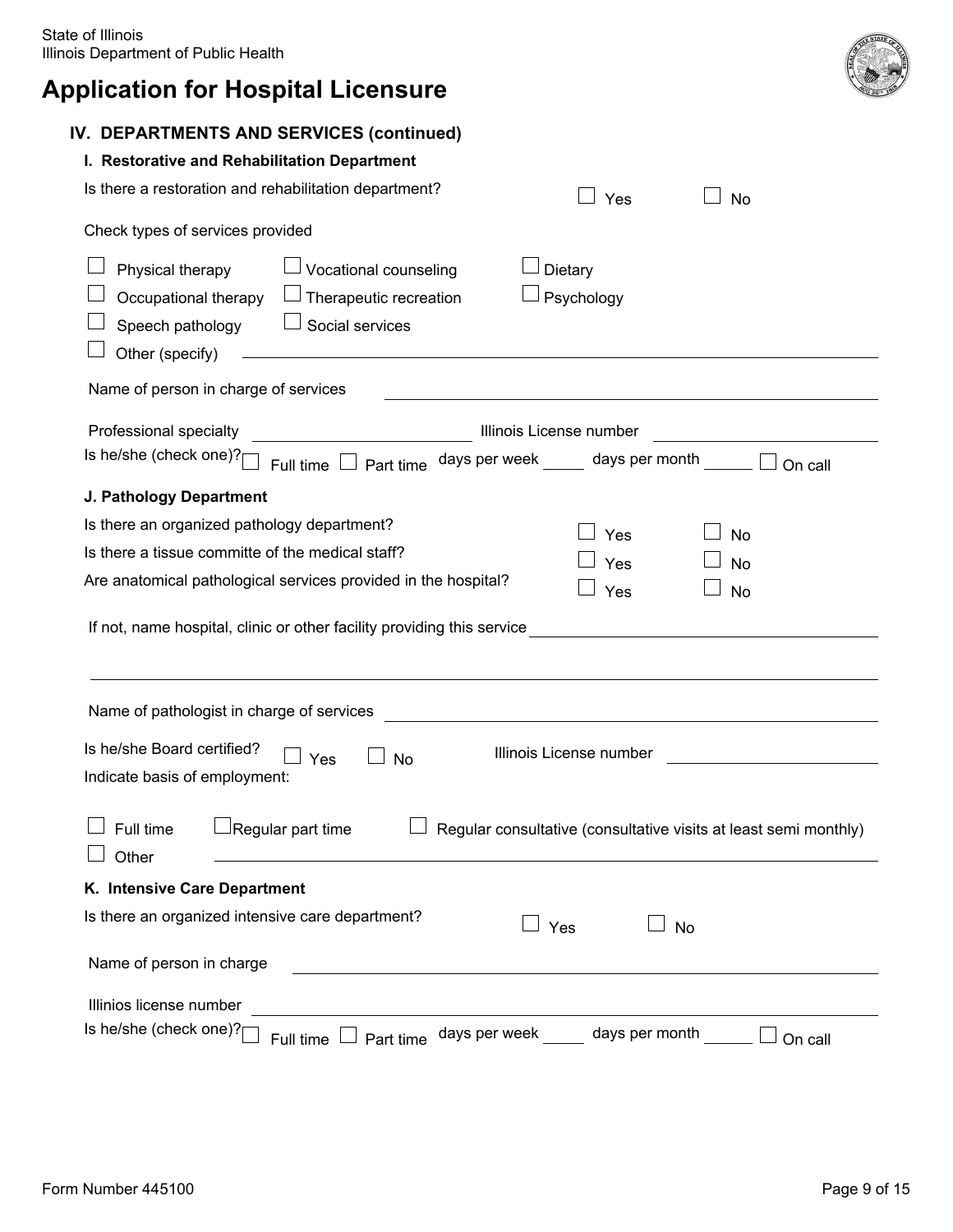

#### **L. Dental Department**

| Is there an organized dental department?                                                                | Yes                          | <b>No</b>                      |         |
|---------------------------------------------------------------------------------------------------------|------------------------------|--------------------------------|---------|
| Name of dentist in charge of services                                                                   |                              |                                |         |
| Illinois License number                                                                                 |                              |                                |         |
| Is he/she (check one)? $\lceil$<br>Full time $\Box$ Part time days per week $\Box$ days per month       |                              |                                | On call |
| <b>M. Social Services Department</b>                                                                    |                              |                                |         |
| Is there an organized social services department?                                                       | <b>Yes</b>                   | <b>No</b>                      |         |
| Name of person in charge                                                                                |                              |                                |         |
| Is he/she (check one)? $\vert$<br>Full time $\Box$ Part time days per week $\Box$ days per month $\Box$ |                              |                                | On call |
| N. Medical Records                                                                                      |                              |                                |         |
| Is there an organized medical records department?                                                       | Yes                          | $\vert \ \ \vert$<br><b>No</b> |         |
| Name of person in charge                                                                                |                              |                                |         |
| Is he/she (check one)? $\Box$<br>Full time $\sqrt{ }$<br>Part time                                      | days per week days per month |                                | On call |
| Is there a medical records committee?                                                                   | Yes                          | No                             |         |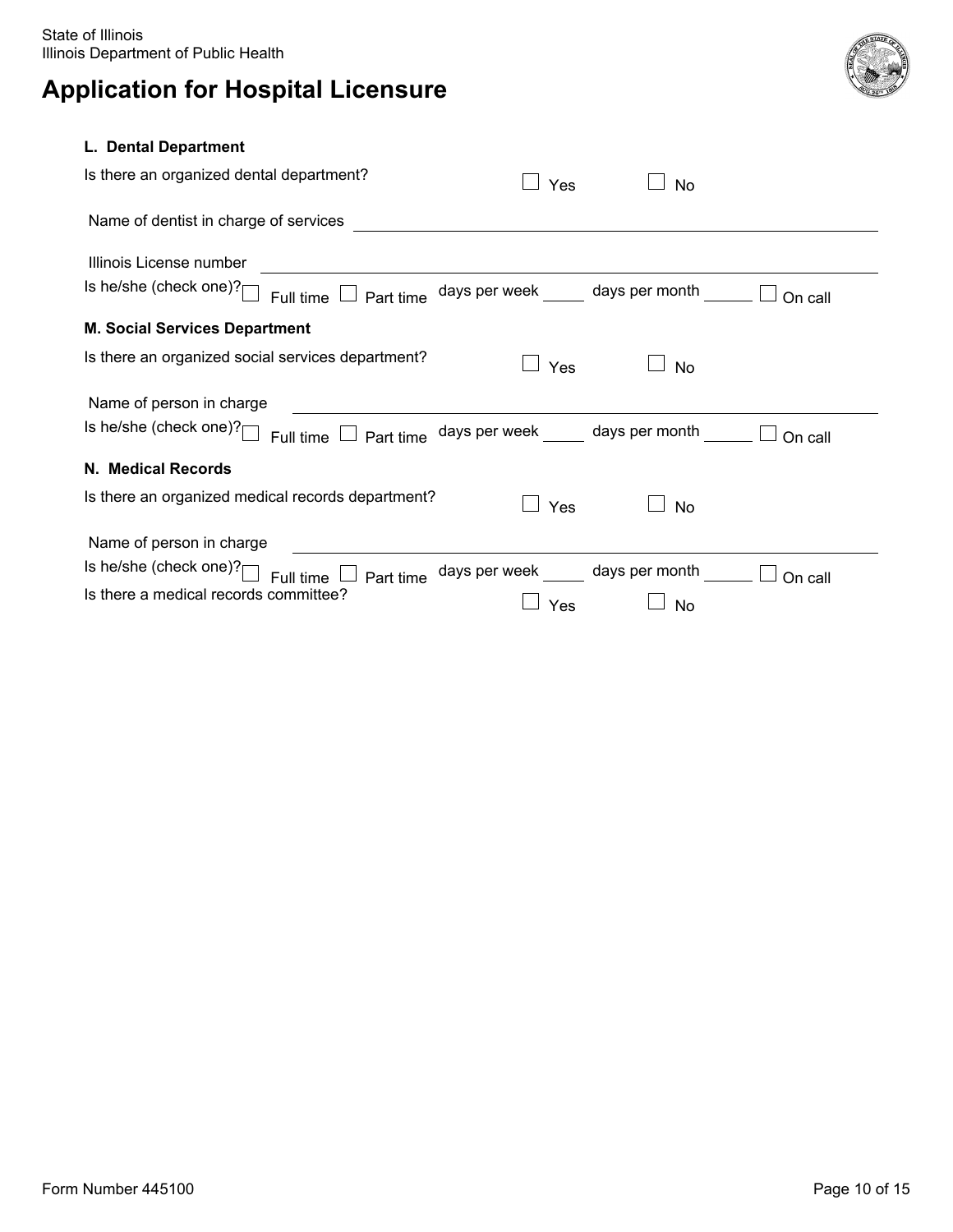

#### **PERSONNEL BY DEPARTMENTS**

Please indicate the anticipated total number of full time employeees (FTE) to be employed at the hospital per Department. Place an X in the appropriate category (employed or contractual) for the Deparment. If this application is for an existing licensed hospital then identify the total FTE on the last day of the most recent pay period. Include only paid employees. If one employee serves in more than one positon, include them in both departments.

| <b>DEPARTMENT</b>                     |                                              | <b>Employed Staff</b> | Contractual | <b>Total FTE</b> |
|---------------------------------------|----------------------------------------------|-----------------------|-------------|------------------|
| A. Administration                     |                                              |                       |             |                  |
| <b>B.</b> Business Office and Records |                                              |                       |             |                  |
| C. Medical Records and Library        |                                              |                       |             |                  |
| D. Anesthesiology                     | Anesthesiologist<br><b>Nurse Anesthetist</b> |                       |             |                  |
| E. Nursing                            | R.N.                                         |                       |             |                  |
|                                       | L.P.N.                                       |                       |             |                  |
|                                       | Others                                       |                       |             |                  |
| F. Nursing Education                  | Administrative                               |                       |             |                  |
|                                       | Instructors                                  |                       |             |                  |
| G. X-ray and Radiology                | Radiologists                                 |                       |             |                  |
|                                       | <b>Technicians</b>                           |                       |             |                  |
|                                       | <b>Others</b>                                |                       |             |                  |
| H. Clinical Laboratory                | <b>Pathologists</b>                          |                       |             |                  |
|                                       | <b>Technicians</b>                           |                       |             |                  |
|                                       | Others                                       |                       |             |                  |
| I. Dietary                            | Supervisory                                  |                       |             |                  |
|                                       | <b>Cooks and Bakers</b>                      |                       |             |                  |
|                                       | <b>Others</b>                                |                       |             |                  |
| J. Pharmacy                           | Pharmacist                                   |                       |             |                  |
|                                       | <b>Technicians</b>                           |                       |             |                  |
|                                       | <b>Others</b>                                |                       |             |                  |
| K. Medical Social Service             |                                              |                       |             |                  |
|                                       |                                              |                       |             |                  |
| L. Restorative and Rehabilitation     | PT                                           |                       |             |                  |
|                                       | $\overline{or}$                              |                       |             |                  |
|                                       | <b>PTA</b>                                   |                       |             |                  |
|                                       | <b>OTA</b>                                   |                       |             |                  |
|                                       | SP                                           |                       |             |                  |
|                                       | Other                                        |                       |             |                  |
|                                       |                                              |                       |             |                  |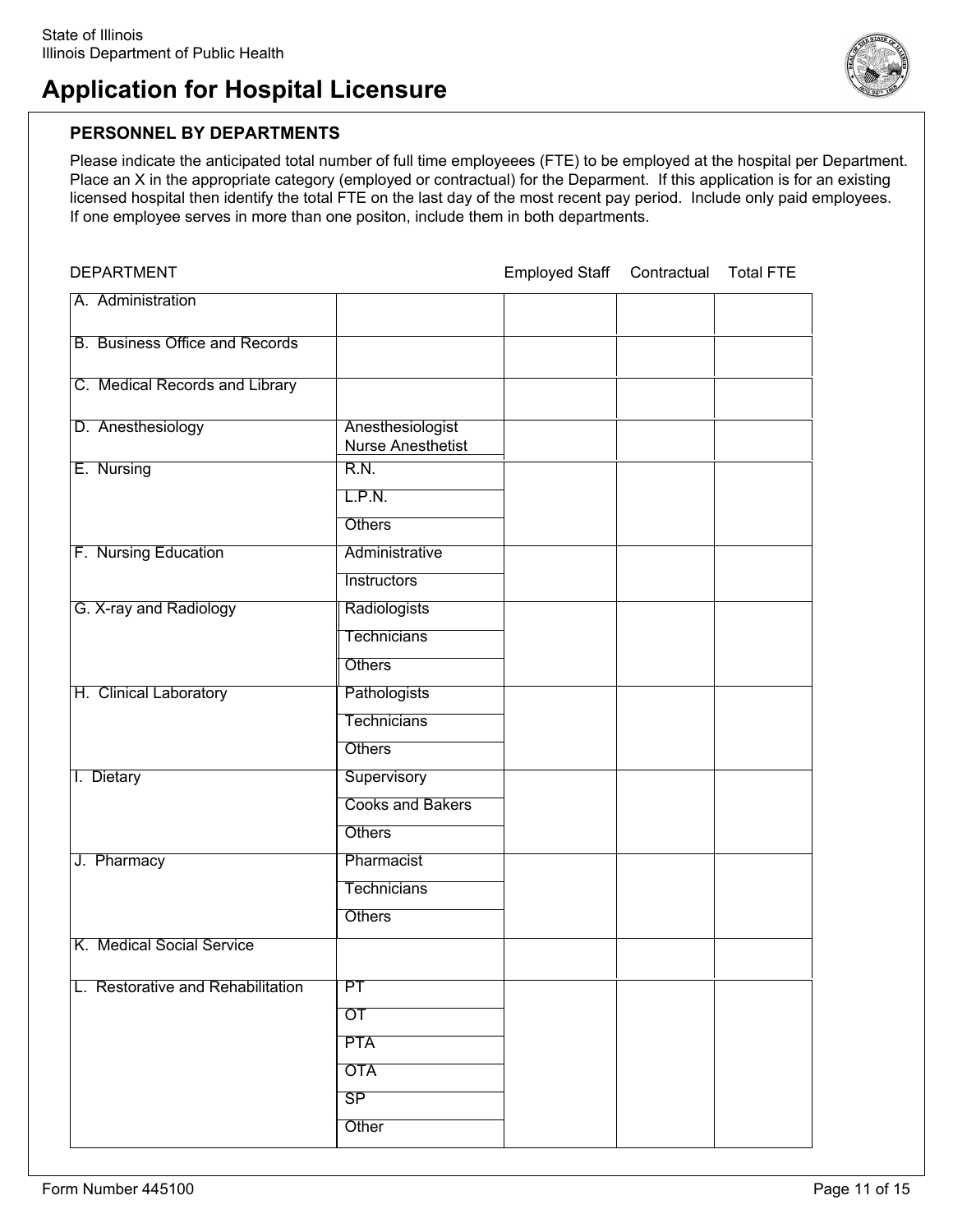### **PERSONNEL BY DEPARTMENTS (continued)**

| DEPARTMENT                                    |                       | Employed Staff | Contractual | <b>Total FTE</b> |
|-----------------------------------------------|-----------------------|----------------|-------------|------------------|
| M. Housekeeping                               |                       |                |             |                  |
| N. Plant Operations Maintenance<br>and Repair |                       |                |             |                  |
| O. Laundry                                    |                       |                |             |                  |
| P. Professional Services                      | Physicians - Surgeons |                |             |                  |
|                                               | <b>Residents</b>      |                |             |                  |
|                                               | <b>Interns</b>        |                |             |                  |
| Q. Dental                                     |                       |                |             |                  |
| R. Other Departments*                         |                       |                |             |                  |
|                                               |                       |                |             |                  |
|                                               |                       |                |             |                  |
|                                               |                       |                |             |                  |
|                                               |                       |                |             |                  |
|                                               |                       |                |             |                  |
|                                               | Total                 |                |             |                  |

 \* If the hospital has other organized departments or other employees, please list and designate the department or the employee's job title.

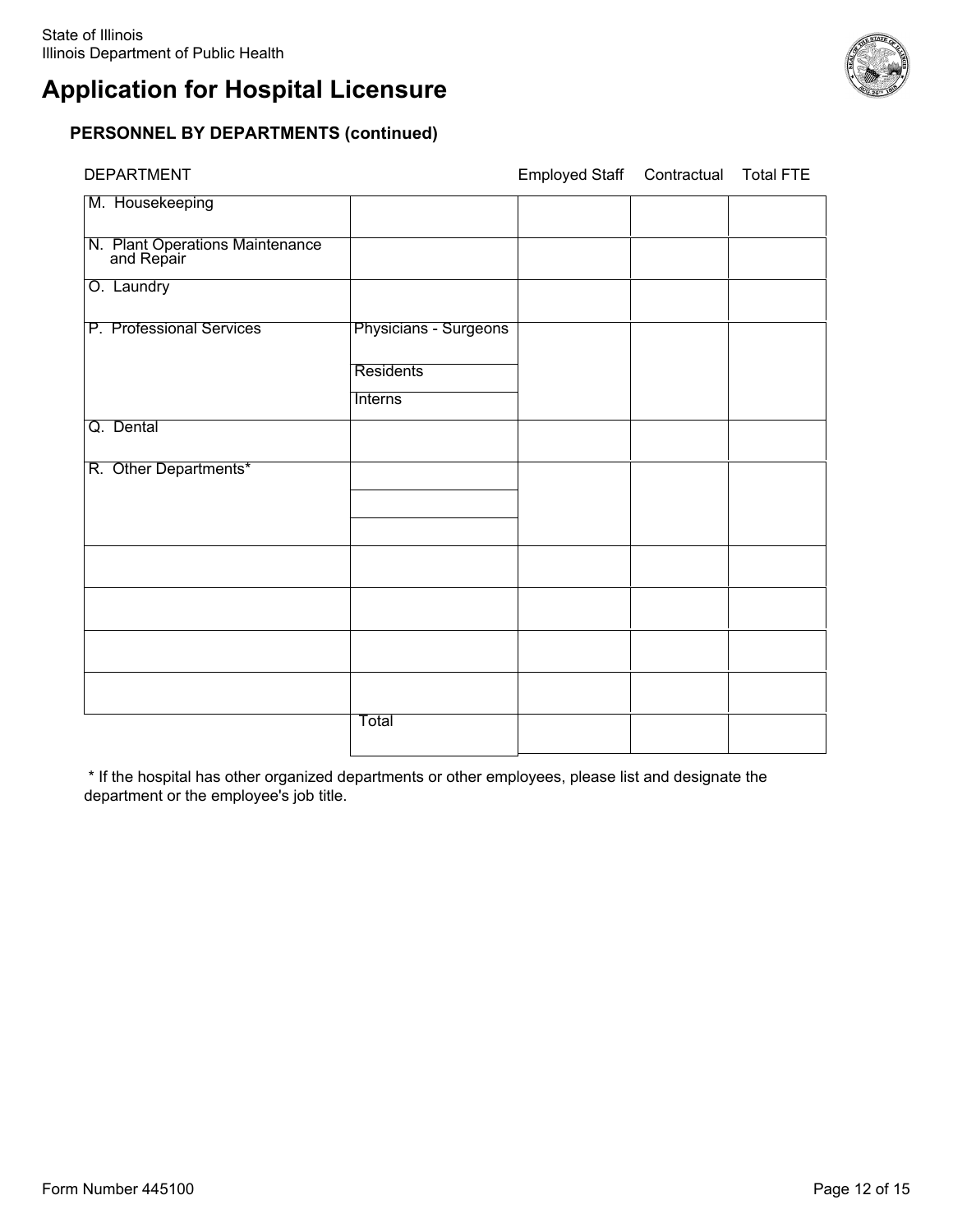

### **PHYSICAL PLANT**

| <b>Physical Plant</b>           |                                         | Original Building |           | <b>Additions</b> |                       |                |         |
|---------------------------------|-----------------------------------------|-------------------|-----------|------------------|-----------------------|----------------|---------|
|                                 |                                         |                   |           | 1                | $\mathbf{2}^{\prime}$ | $\overline{3}$ | 4       |
| A. Year Built                   |                                         |                   |           |                  |                       |                |         |
|                                 | B. Number of stories (exclude Basement) |                   |           |                  |                       |                |         |
| C. Sprinkler System             |                                         | Full              |           | Full             | Full                  | Full           | Full    |
|                                 |                                         | Partial           |           | Partial          | Partial               | Partial        | Partial |
|                                 |                                         | Non               |           | None             | None                  | None           | None    |
| D. Number of beds on each floor |                                         |                   |           |                  |                       |                |         |
| Floor Name                      | # of beds                               | Floor Name        | # of beds |                  | Floor Name            | # of beds      |         |
| Floor Name                      | # of beds                               | Floor Name        | # of beds |                  | Floor Name            | # of beds      |         |
| Floor Name                      | # of beds                               | Floor Name        | # of beds |                  | Floor Name            | # of beds      |         |
| Floor Name                      | # of beds                               | Floor Name        | # of beds |                  | Floor Name            | # of beds      |         |
| Floor Name                      | # of beds                               | Floor Name        | # of beds |                  | Floor Name            | # of beds      |         |
| Floor Name                      | # of beds                               | Floor Name        | # of beds |                  | Floor Name            | # of beds      |         |

E. Name of person in charge of physical plant:

F. New additions and remodeling

1. Is the hospital building a new addition or making remodeling changes at the present time?  $\Box$  Yes  $\Box$  No If so, please describe

|  |  |  |  | 2. How will this affect bed complement? |
|--|--|--|--|-----------------------------------------|
|--|--|--|--|-----------------------------------------|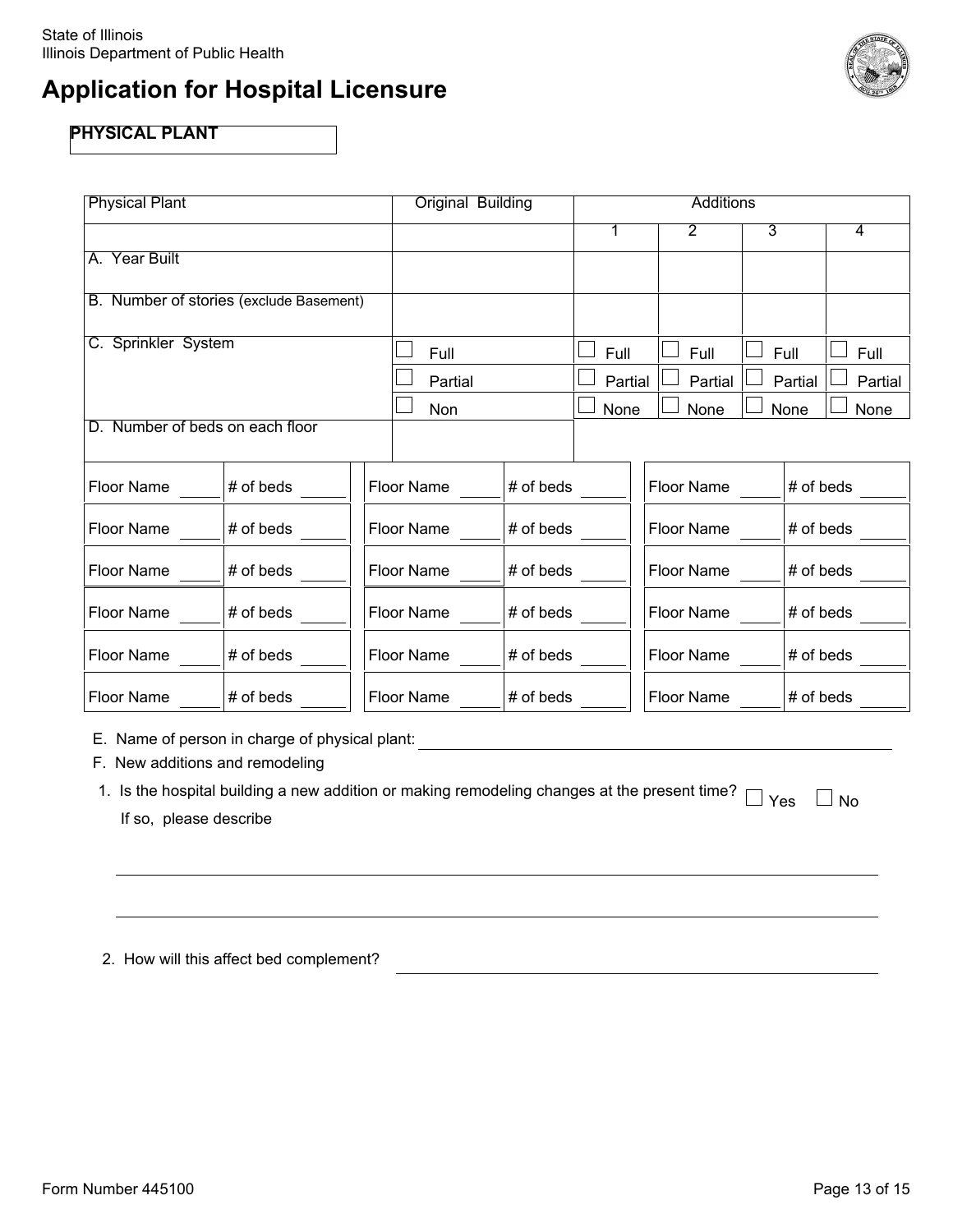#### **ACCREDITATION**

 A. Is the hospital fully approved by the Joint Commission of Accreditation of Hospitals (JCAHO)/American  $\Box$  Yes  $\Box$  No. Osteopathic Association (AOA)?

|                                                                  | - 150      | $\sim$ $\sim$ $\sim$ $\sim$ $\sim$ |  |
|------------------------------------------------------------------|------------|------------------------------------|--|
| B. If no, has the hospital requested appraisal by the JCAHO/AOA? | $\Box$ Yes | $\Box$ No                          |  |

Information supplied by

Name and title

Date

**CONFIDENTIAL INFORMATION** - This informtion will be considered confidential and will not be disclosed publicly by the Department in such a manner as to identify individuals or hospitals.

#### **VERIFICATION**

STATE OF

County of **} S. S.** 

And

being by me duly sworn on **being** by me duly sworn on

 have/has read the foregoing application and know(s) the contents thereof; that the statements concerning the above named hospital, therein contained, are correct and true of own who will be own knowledge, and further gives reasonable assurance of the ability and intention of said hospital to comply with the regulations promulated under the Hospital Licensing Act.

 (An application on behalf of a corporation, association or a governmental unit of agnecy shall be made and verified by any two officers thereof.)

| Signed                                           |    |        |    |               |
|--------------------------------------------------|----|--------|----|---------------|
| Title                                            |    |        |    |               |
| Signed                                           |    |        |    |               |
| Title                                            |    |        |    |               |
| Signed and sworn (or attested) to before me this |    | day of | 20 |               |
| NOTARY PUBLIC                                    |    |        |    |               |
| My commission expires                            | 20 |        |    |               |
| Form Number 445100                               |    |        |    | Page 14 of 15 |